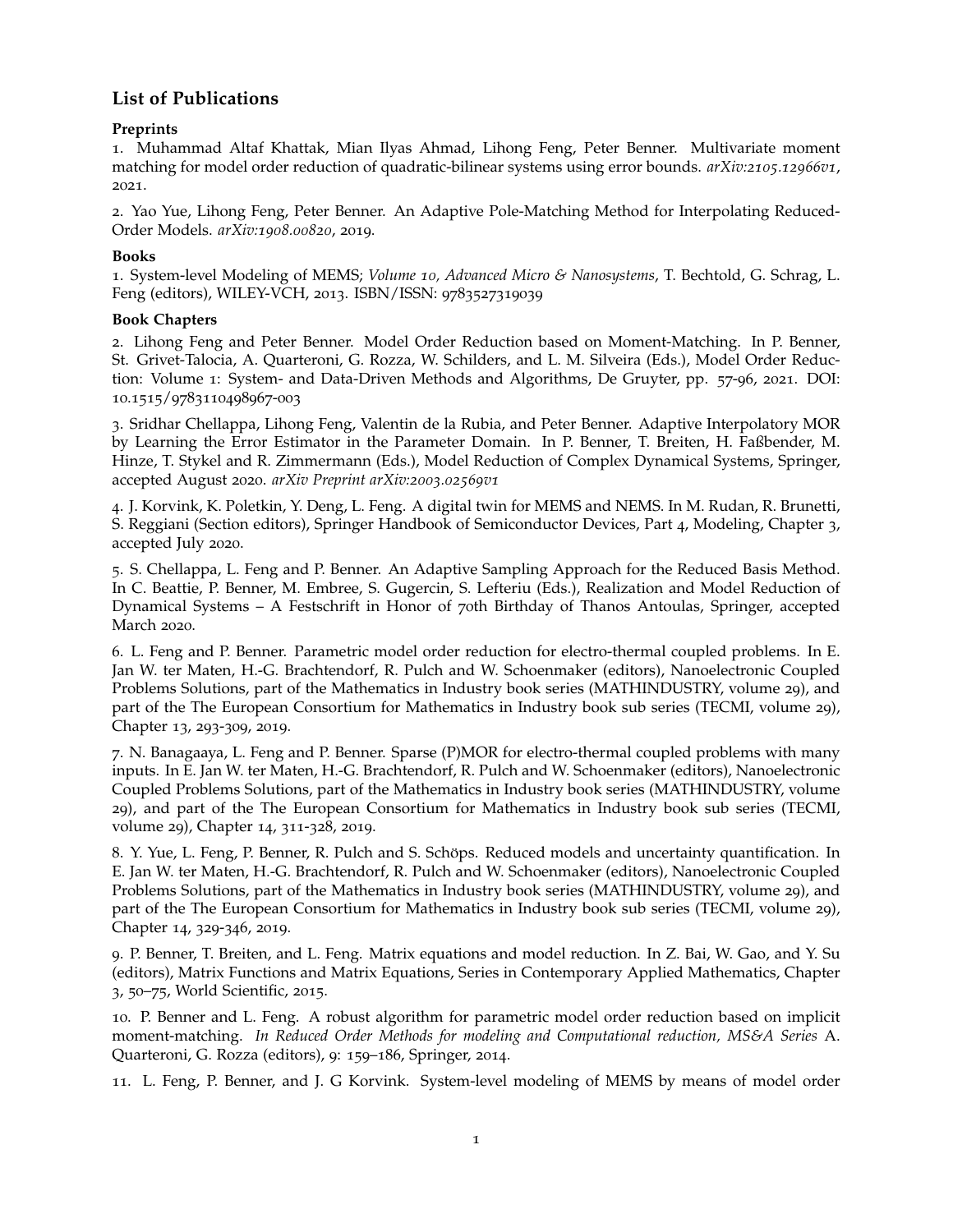reduction (mathematical approximations)-mathematical background. *In System-level Modeling of MEMS, Advanced Micro & Nanosystems Vol. 10* T. Bechtold, G. Schrag, L. Feng (editors), 53–93, WILEY-VCH, 2013.

12. P. Benner and L. Feng. Recycling Krylov subspace for solving linear Systems with successive righthand sides arising in model reduction. *In Model Reduction for Circuit Simulation, Lecture Notes in Electrical Engineering Vol. 74* P. Benner, M. Hinze and E. Jan W. ter Maten (editors), 125–140, Springer-Verlag, Dordrecht, 2010.

#### **Articles in refereed journals**

13. C. Kweyu, L. Feng, M. Stein and P. Benner. Reduced basis method for the nonlinear Poisson-Boltzmann equation regularized by the range-separated canonical tensor format. International Journal of Nonlinear Sciences and Numerical Simulation. Accepted, 2022. *arXiv:2103.00245*.

14. Valentin de la Rubia, Sridhar Chellappa, Lihong Feng, Peter Benner. Fast A Posteriori State Error Estimation for Reliable Frequency Sweeping in Microwave Circuits via the Reduced-Basis Method. *IEEE Transactions on Microwave Theory and Techniques.* Accepted, 2022. *arXiv:2110.05925*

15. Sridhar Chellappa, Lihong Feng, and Peter Benner. A Training Set Subsampling Strategy for the Reduced Basis Method. *Journal of Scientific Computing*, 89(63), 2021. DOI: 10.1007/s10915-021-01665-y *arXiv:2103.06185*.

16. Lihong Feng, Guosheng Fu, Zhu Wang. A FOM/ROM Hybrid Approach for Accelerating Numerical Simulations. *Journal of Scientific Computing*, 89(63), 2021. *arXiv Preprint arXiv:2103.08642*.

17. Lihong Feng and Peter Benner. On Error Estimation for Reduced-Order Modeling of Linear Non-Parametric and Parametric Systems. *ESAIM: Mathematical Modelling and Numerical Analysis (M2AN)*, 55(2): 561-594, 2021. DOI: 10.1051/m2an/2021001 *arXiv Preprint arXiv:2003.14319*.

18. Mian Muhammad Arsalan Asif, Mian Ilyas Ahmad, Peter Benner, Lihong Feng, Tatjana Stykel. Implicit Higher-Order Moment Matching Technique for Model Reduction of Quadratic-bilinear Systems. *Journal of the Franklin Institute, Vol. 358, Issue 3, pp. 2015-2038, 2021.* DOI: 10.1016/j.jfranklin.2020.11.012 *arXiv:1911.05400*.

19. Model Order Reduction for Delay Systems by Iterative Interpolation Dominik Alfke, Giulio Antonini, Peter Benner, Lihong Feng, and Luigi Lombardi *International Journal for Numerical Methods in Engineering*. Published online 28 September 2020. DOI: 10.1002/nme.6554.

20. C. Kweyu, L. Feng, M. Stein, P. Benner. Fast solution of the linearized Poisson-Boltzmann equation with nonaffine parametrized boundary conditions using the reduced basis method. *Comput. Visual Sci.* 23(15), 2020. https://doi.org/10.1007/s00791-020-00336-z *arXiv:1705.08349*.

21. Sridhar Chellappa, Lihong Feng, Peter Benner. Adaptive Basis Construction and Improved Error Estimation for Parametric Nonlinear Dynamical Systems. *International Journal for Numerical Methods in Engineering.* DOI:10.1002/nme.6462, 2020. *arXiv:1911.05235*.

22. Lihong Feng, Peter Benner. A New Error Estimator for Reduced-order Modeling of Linear Parametric Systems. *IEEE Transactions on Microwave Theory and Techniques*, pp. 4848-4859, 2019. DOI:10.1109/TMTT.2019.2948858

23. Yao Yue, Lihong Feng, Peter Benner. Reduced-order modelling of parametric systems via interpolation of heterogeneous surrogates *Advanced Modeling and Simulation in Engineering Sciences* 6:10, 1-33, 2019. (Springer Open)

24. A.C. Antoulas, P. Benner, L. Feng. Model Reduction by Iterative Error System Approximation. *Mathematical and Computer Modelling of Dynamical Systems.* 24:2, 103-118, 2018

25. Mian Ilyas Ahmad, Peter Benner, and Lihong Feng. Interpolatory Model Reduction for Quadratic-Bilinear Systems using Error Estimators. *Engineering computations.* 36(1): 25-44, 2018.

26. Mian Ilyas Ahmada, Peter Benner and Lihong Feng. A New Two-Sided Projection Technique for Model reduction of Quadratic-Bilinear Descriptor Systems. *International Journal of Computer Mathematics.*2018. DOI: 10.1080/00207160.2018.1542134.

27. Yongjin Zhang, Lihong Feng, Andreas Seidel-Morgenstern, Peter Benner. Accelerating optimization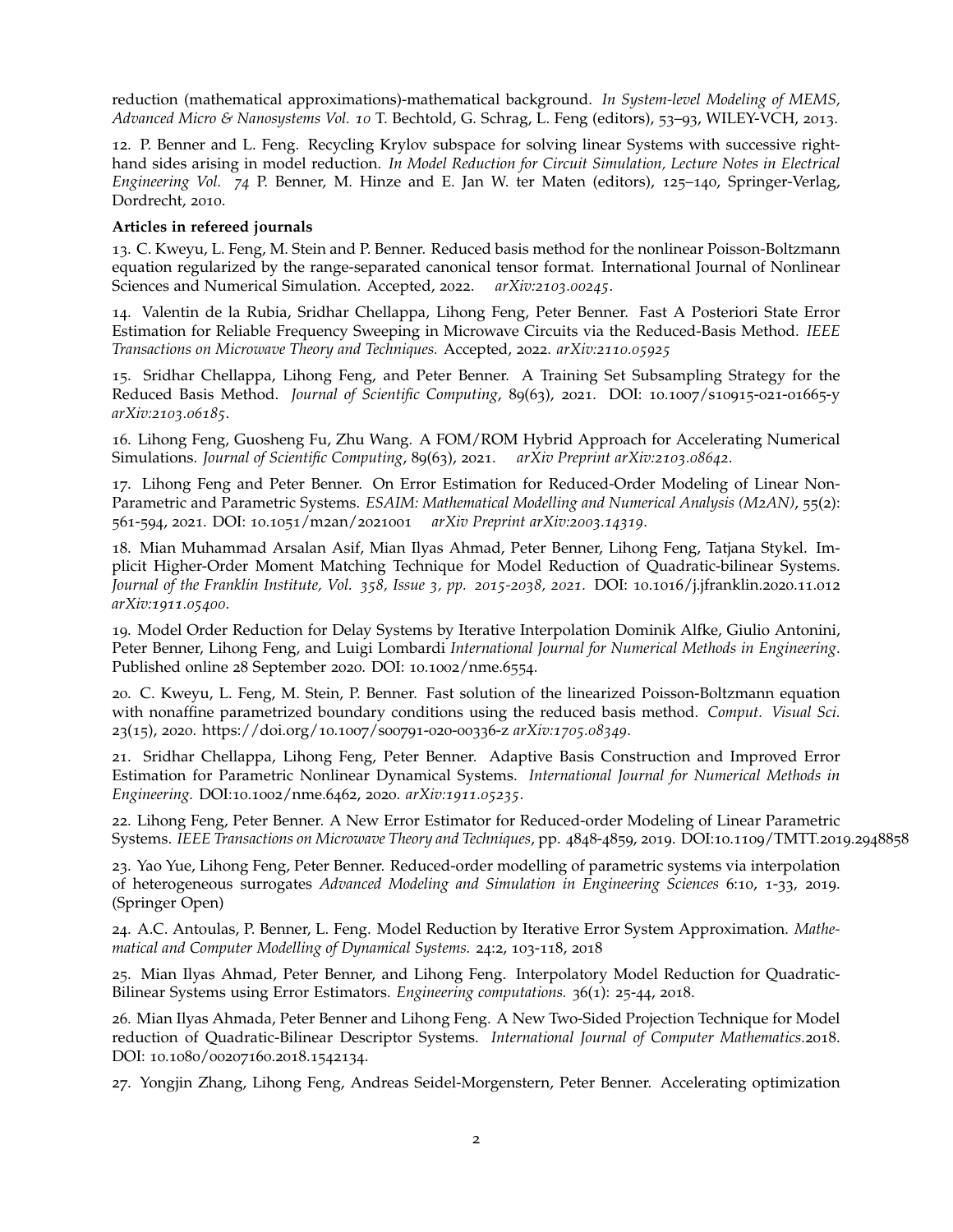and uncertainty quantification of nonlinear SMB chromatography using reduced-order models. *Computers & Chemical Engineering.* 96: 237-247, 2017.

28. Lihong Feng, Athanasios C. Antoulas, and Peter Benner. Some a Posteriori Error Bounds for Reduced Order Modelling of (Non-)Parametrized Linear Systems. *ESAIM: Mathematical Modelling and Numerical Analysis.* 51(6): 2127-2158, 2017.

29. Lihong Feng, Michael Mangold, and Peter Benner. Adaptive POD-DEIM Basis Construction and its Application to a Nonlinear Population Balance System. *AIChE Journal.* 63(9): 3832-3844, 2017.

30. Nicodemus Banagaaya, Peter Benner, Lihong Feng, Peter Meuris, and Wim Schoenmaker. An Indexaware Parametric Model Order Reduction Method for Parametrized Quadratic Differential-Algebraic Equations. *Applied Mathematics and Computation.* 319: 409-424, 2017.

31. Jens Bremer, Pawan Goyal, Lihong Feng, Peter Benner, Kai Sundmacher. POD-DEIM for Efficient Reduction of a Dynamic 2D Catalytic Reactor Model. *Computers & Chemical Engineering.* 106: 777-784, 2017.

32. Jens Bremer, Pawan Goyal, Lihong Feng, Peter Benner, Kai Sundmacher. Nonlinear Model Order reduction for Catalytic Tubular Reactors. *Computer Aided Chemical Engineering.* 38: 2373-2378, 2016.

33. Lihong Feng; Yao Yue; Nicodemus Banagaaya; Peter Meuris; Wim Schoenmaker; Peter Benner. Parametric Modeling and Model Order Reduction for (Electro-)Thermal Analysis of Nanoelectronic Structures. *Journal of Mathematics in Industry.* 6:10, 2016.

34. K. Ahuja, Peter Benner, E. de Sturler, L. Feng. Recycling BiCGSTAB with an application to parametric model order reduction. *SIAM Journal on Scientific Computing.* 37(5): S429–S446, 2015.

35. L. Feng, J. G. Korvink, P. Benner. A fully adaptive scheme for model order reduction based on momentmatching. *IEEE Transactions on Components, Packaging and Manufacturing Technology* : 5(12):1872-1884, 2015.

36. M. Mangold, L. Feng, D. K. Khlopov, S. Palis, P. Benner, D. Binev, A. S. Morgenstern. Nonlinear model reduction of a continuous fluidized bed crystallizer. *Journal of Computational and Applied Mathematics.* 289: 253-266, 2015.

37. P. Benner and L. Feng. Model Order Reduction for Coupled Problems. *Applied and Computational Mathematics: an international journal*. 14(1): 3-22, 2015.

38. Y. Zhang, L. Feng, S. Li, and P. Benner. An efficient output error estimation for model order reduction of parametrized evolution equations. *SIAM Journal on Scientific Computing.* 37(6):B910–B936, 2015.

39. Y. Zhang, L. Feng, S. Li, and P. Benner. Accelerating PDE constrained optimization by the reduced basis method: application to batch chromatography. *International Journal for Numerical Methods in Engineering*, 104:983-1007, 2015.

40. S. Li, Y. Yue, L. Feng, and P. Benner, A. Seidel-Morgenstern. Model reduction for linear simulated moving bed chromatography systems using Krylov-subspace methods. *AIChE Journal*, 60(11): 3773–3783, 2014.

41. P. Benner, L. Feng, W. Schoenmaker, P. Meuris. nanoCOPS: Parametric Modeling and Model Order reduction of Coupled Problems. *ECMI Newsletter.* 56: 68-69, 2014.

42. U. Baur, P. Benner, and L. Feng. Model order reduction for linear and nonlinear systems: a systemtheoretic perspective. *Archives of Computational Methods in Engineering*, 21: 331–358, 2014.

43. S. Li, L. Feng, P. Benner, and A. Seidel-Morgenstern. Using surrogate models for efficient optimization of simulated moving bed chromatography. *Computers & Chemical Engineering*, 67: 121–132, 2014.

44. L. Feng, P. Benner, and J. G Korvink. Subspace recycling accelerates the parametric macromodeling of MEMS. *International Journal for Numerical Methods in Engineering*, 94 (1): 84-110, 2013.

45. L. Feng, D. Koziol, E. B. Rudnyi, and J. G. Korvink. Parametric model reduction for fast simulation of cyclic voltammograms. *Sensor Letters*, 4: 165–173, 2006.

46. L. Feng, E. B. Rudnyi, and J. G. Korvink. Preserving the film coefficient as a parameter in the compact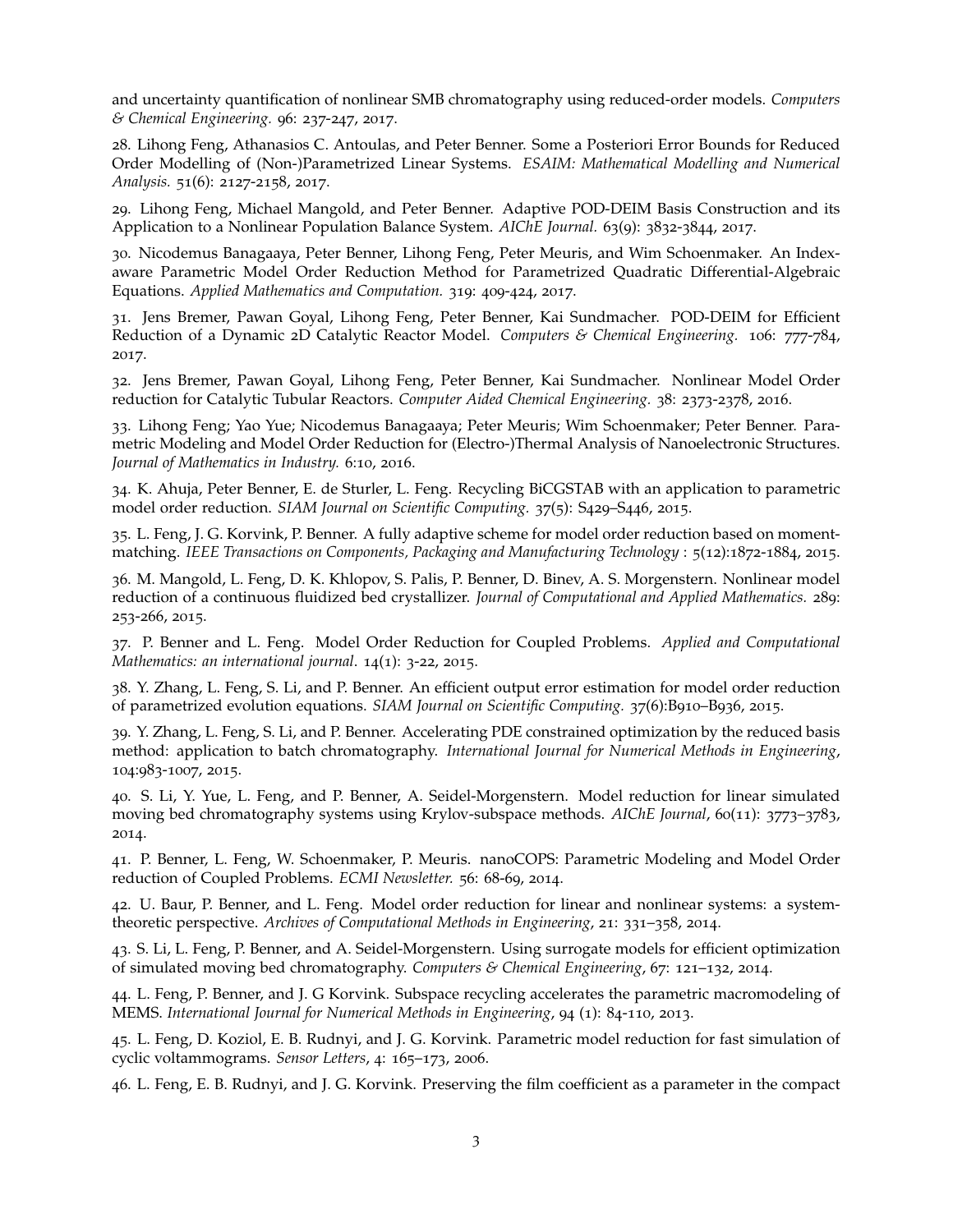thermal model for fast electro-thermal simulation. *IEEE Transactions on Computer-Aided Design of Integrated Circuits and Systems*, 24(12): 1838–1847, 2005.

47. L. Feng. Parameter independent model order reduction. *Mathematics and Computers in Simulation*, 68(3): 221–234, 2005.

48. L. Feng. Review of model order reduction methods for numerical simulation of nonlinear circuits. *Applied Mathematics and Computation*, 167(1): 576–591, 2005.

49. G. Wu and L. Feng. A Quasi-refined iterative algorithm based on the Lanczos biorthogonalization procedure for large unsymmetric eigenproblems. *Numerical Mathematics, A Journal of Chinese Universities English series*, 1: 50–63, 2004.

50. L. Feng, L. Sun. Uzawa algorithm on stabilized Navier-Stokes problems. *Numerical Mathematics, A Journal of Chinese Universities English series*, 2: 129–142, 2003.

51. Z. Cao and L. Feng. A Note on variational representation for singular values of matrix. *Applied Mathematics and Computation*, 143: 559–563, 2003.

52. Lihong Feng. Iterative Methods for Solving Stabilized Saddle Point Problems. *Numerical Computation and Computer application*, 3: 225-230, 2003. (in Chinese)

#### **Articles in peer-reviewed conference proceedings**

53. L. Feng and L. Lombardi and G. Antonini and P. Benner. Stable Macromodels for Delayed PEEC Models with Error Estimation. In proceedings of 2021 International Applied Computational Electromagnetics Society Symposium (ACES). 1-4, 2021.

54. Lihong Feng, Peter Benner. Efficient Error Estimator for Model Order Reduction of Linear Parametric Systems. In proceedings of IEEE/MTT-S International Microwave Symposium (IMS). 346-349, 2019.

55. Yao Yue, Lihong Feng, Peter Benner. An Adaptive Method for Interpolating Reduced-Order Models Based on Matching and Continuation of Poles. In proceedings of IEEE MTT-S International Conference on Numerical Electromagnetic and Multiphsics Modeling and Optimization (NEMO). 2019.

56. Nicodemus Banagaaya, Peter Benner and Lihong Feng. Parametric Model Order Reduction for Electro-Thermal Coupled Problems with Many Inputs. In proceedings of European Consortium for Mathematics in Industry ECMI 2016:Progress in Industrial Mathematics at ECMI 2016. 26, 263-270, 2018.

57. Nicodemus Banagaaya, Lihong Feng, Wim Schoenmaker, Peter Meuris, Renaud Gillon, and Peter Benner. Sparse Model Order Reduction for Electro-Thermal Problems with Many Inputs. In proceedings of Scientific Computing in Electrical Engineering SCEE 2016. 28: 189-202, 2018.

58. Yao Yue, Lihong Feng and Peter Benner. Interpolation of Reduced-Order Models Based on Modal Analysis. In proceedings of IEEE MTT-S International Conference on Numerical Electromagnetic and Multiphsics Modeling and Optimization (NEMO). 2018.

59. Cleophas Kweyu, Martin W. Hess, Lihong Feng, Matthias Stein, and Peter Benner. Reduced Basis Method for Poisson-Boltzmann Equation. In proceedings of the VII European Congress on Computational Methods in Applied Sciences and Engineering. 4187-4195, 2016.

60. L. Feng, A.C. Antoulas, P. Benner. Automatic generation of reduced order models for linear parametric systems. In proceedings ECMI-2014, European Conference on Mathematics for Industry. Series Mathematics for Industry, Springer. 811-818, 2016.

61. L. Feng, P. Meuris, W. Schoenmaker, and P. Benner. Parametric and reduced-order modeling for the thermal analysis of nanoelectronic structures. In proceedings of Scientific Computing in Electrical Engineering SCEE 2014. 155-163, 2016.

62. N. Banagaaya, L. Feng, W. Schoenmaker, P. Meurisy, A. Wieersz, R. Gillonz, P. Benner. Model Order Reduction for Nanoelectronics Coupled Problems with Many Inputs. In proceedings of Design, Automation, and Test in Europe (DATE), Dresden, Germany. 313-318, 2016.

63. M. I. Ahmad, P. Benner, and L. Feng. A new interpolatory model reduction approach for quadratic bilinear descriptor systems. *Proceedings in Applied Mathematics and Mechanics*, 15: 589–590, 2015.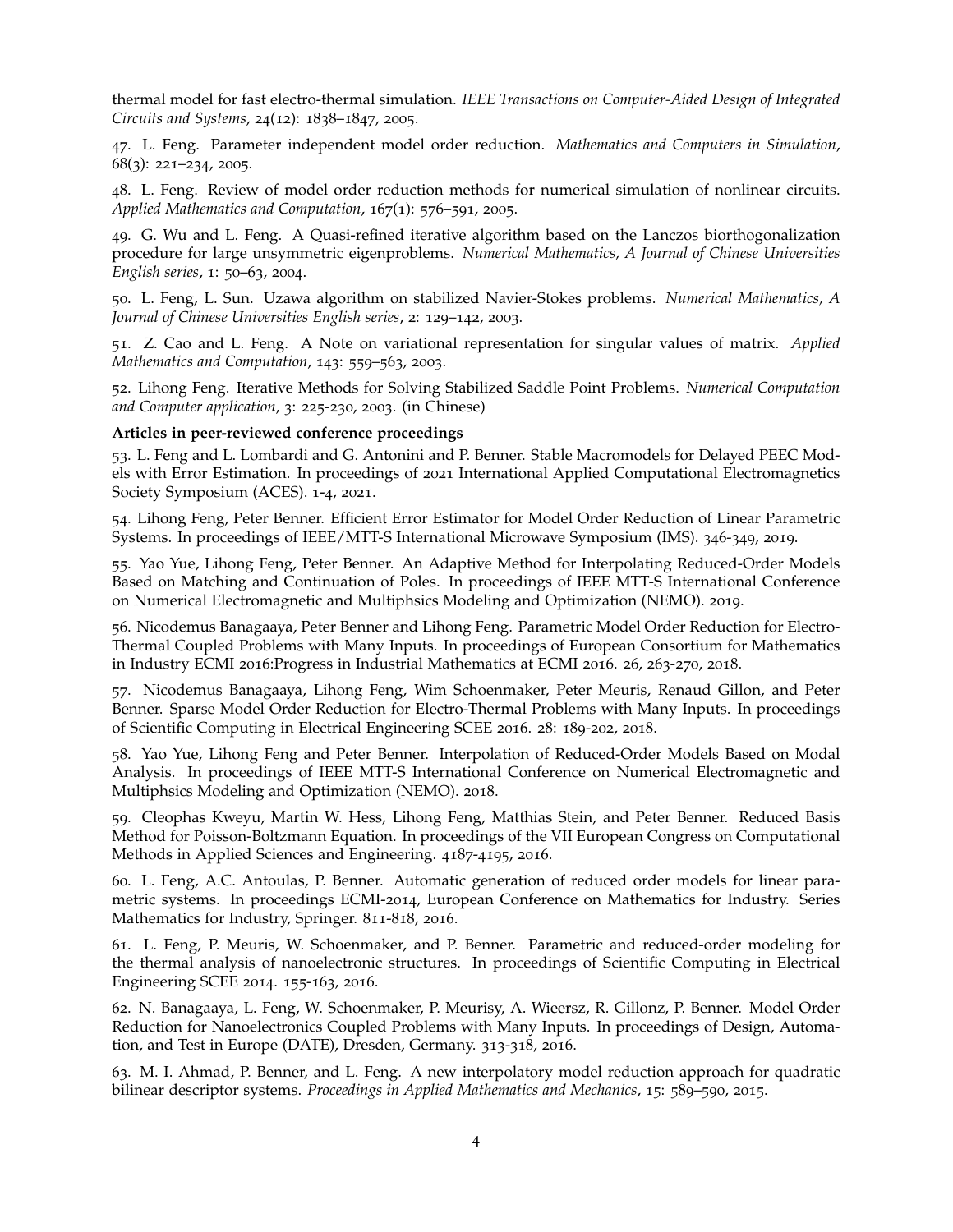64. N. Banagaaya, L. Feng, P. Meuris, W. Schoenmaker, and P. Benner. Model order reduction of an electrothermal package model. *IFAC-PapersOnLine, 8th Vienna International Conference on Mathematical Modelling MATHMOD 2015*, 48: 934–935, 2015.

65. Y. Yue, L. Feng, P. Meuris, W. Schoenmaker, and P. Benner. Application of Krylov-type parametric model order reduction in efficient uncertainty quantification of electro-thermal circuit models. *Proceedings of the Progress In Electromagnetics Research Symposium (PIERS 2015)*, 379–384, 2015.

66. Y. Zhang, L. Feng, S. Li, and P. Benner. An efficient output error bound for model order reduction of parametrized evolution equations. *IFAC-PapersOnLine, 8th Vienna International Conference on Mathematical Modelling MATHMOD 2015*, 48: 9–10, 2015.

67. Y. Yue, S. Li, L. Feng, A. Seidel-Morgenstern, and P. Benner. Efficient model reduction of SMB chromatography by Krylov-subspace method with application to uncertainty quantification. *Proceedings of the 24th European Symposium on Computer Aided Process Engineering, Part-A*, J. J. Klemes and P. S. Varbanov ˇ and P. Y. Liew (editors), 33: 925–930, Elsevier, 2014.

68. Y. Yue, S. Li, L. Feng, A. Seidel-Morgenstern, and P. Benner. Using model order reduction to accelerate optimization of multi-stage linear dynamical systems. *Engineering Optimization 2014*, Aurelio Araujo(editor), 453–458, CRC Press, 2014.

69. Y. Zhang, L. Feng, S. Li, and P. Benner. Reduced-order modeling and ROM-based optimization of batch chromatography. *In Lecture Notes in Computational Science and Engineering, proceedings of ENUMATH 2013*, 427–435, 2014.

70. T. Bechtold, G. Schrag, and L. Feng. Enabling technologies for system-Level simulation of MEMS. *In Proc. of 14th International Conference on Thermal, Mechanical and Multi-Physics Simulation and Experiments in Microelectronics and Microsystems (EuroSimE)*, 1–6, 2013

71. S. Li, L. Feng, P. Benner, and A. Seidel-Morgenstern. Efficient optimization of simulated moving bed processes using reduced order models. *In Computer Aided Chemical Engineering* Ian David, Lockhart Bogle and Michael Fairweather (editors), 30: 1232–1236, Elsevier, 2012.

72. L. Feng and P. Benner. Model order reduction for systems with non-rational transfer function arising in Computational Electromagnetics. *in Proc. of Scientific Computing in Electrical Engineering SCEE 2008, Mathematics in Industry*, J. Roos and Luis R. J. Costa (editors), 515–522, Springer-Verlag Berlin Heidelberg 2010.

73. L. Feng, P. Benner, and J. G. Korvink. Parametric model order reduction accelerated by subspace recycling. *In Proc. of 48th IEEE Conference on Decision and Control held jointly with 28th Chinese Control Conference*, 4328–4333, 2009.

74. P. Benner, L. Feng, and E. B. Rudnyi. Using the superposition property for model reduction of linear systems with Large Number of Inputs. *In Proc. of the 18th International Symposium on Mathematical Theory of Networks& Systems MTNS08*, 12 pages, 2008.

75. L. Feng and P. Benner. A robust algorithm for parametric model order reduction. *In Proc. of Applied Mathematics and Mechanics ICIAM*, 7(1): 10215.01–02, 2007.

76. L. Feng and P. Benner. A Note on projection techniques for model order reduction of bilinear systems. *In Simos, Theodore E.; Psihoyios, George; Tsitouras, Ch. (Eds.), Numerical Analysis and Applied Mathematics, International Conference of Numerical Analysis and Applied Mathematics, Corfu, September 16–21, 2007, AIP Conference Proceedings* 936: 208–211, Springer-Verlag, 2007.

77. J. Tao, X. Zeng, F. Yang, Y. Su, L. Feng, W. Cai, D. Zhou, and C. Chiang. A one-shot projection method for interconnects with process variations. *In Proc. of IEEE International Symposium on Circuits and Systems ISCAS*, 333–336, 2006.

78. X. Zeng, L. Feng, Y. Su, W. Cai, D. Zhou, and C. Chiang. Time domain model order reduction by wavelet collocation method. *In Proc. of Design Automation and Test in Europe DATE*, 1: 1–6, 2006.

79. E. B. Rudnyi, L. Feng, M. Salleras, S. Marco, and J. G. Korvink. Error indicator to automatically generate dynamic compact parametric thermal models. *In Proc. of 11th International Workshop on Thermal*